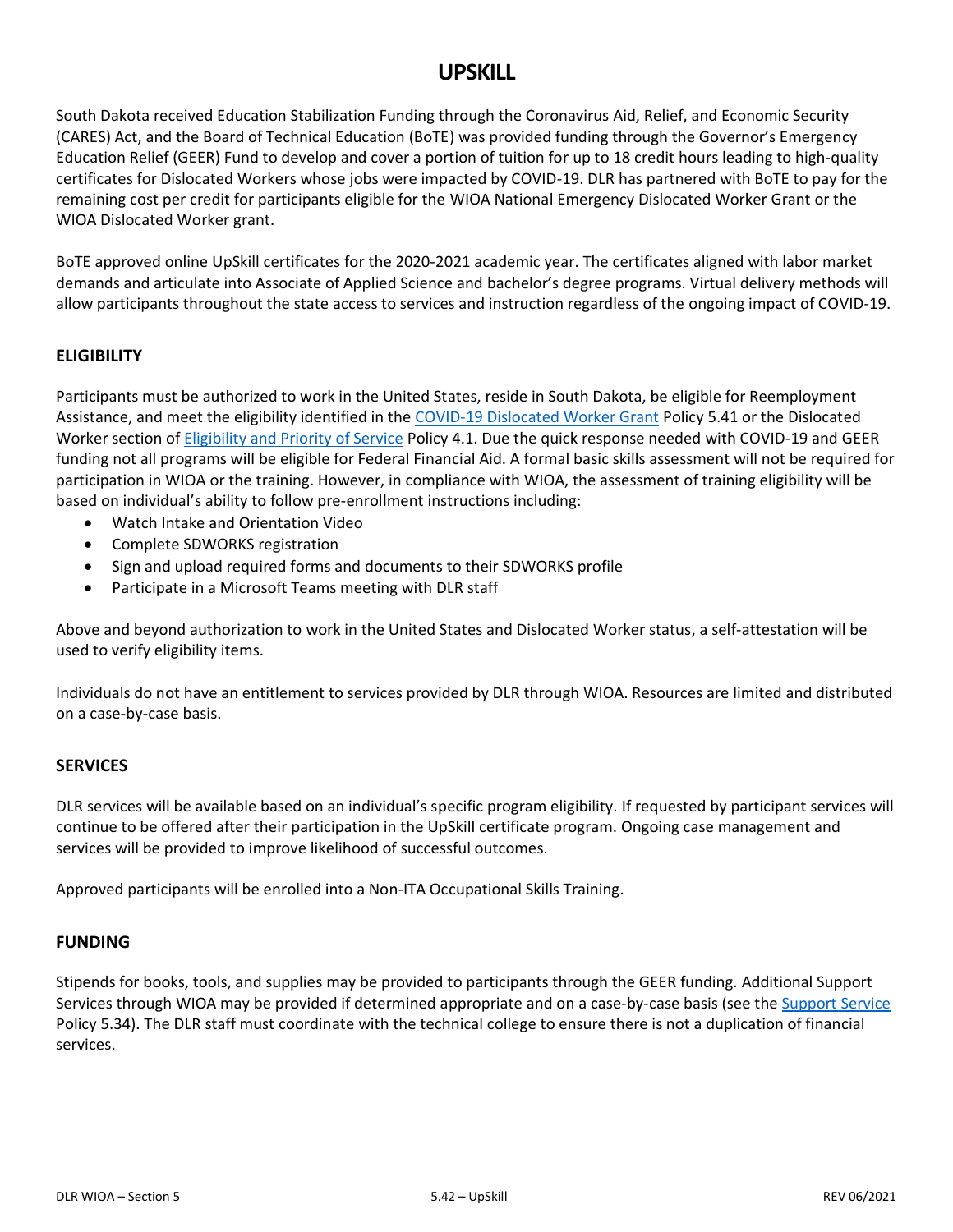# **UPSKILL 2.0**

Under the Governor's Emergency Education Relief (GEER) Fund, the U.S. Department of Education has awarded grant funds to South Dakota Governor Kristi Noem for the purpose of providing school districts, institutions of higher education, and other education‐related entities with emergency assistance as a result of Novel Coronavirus Disease 2019 (COVID-19).

As a result of GEER funding, the BOTE in partnership with the DLR developed the UpSkill program. The UpSkill program was initially designed to provide "dislocated workers" impacted by COVID-19 in South Dakota access to high-quality certificates. This program has evolved and expanded to include the following short-term credentials in programs leading to occupations that have been impacted as a result of COVID-19.

- **Lake Area Technical College:** *Accounting, Agriculture, Banking, Community Healthcare Worker, EMT, Human Resources, Manufacturing, Networking, Precision Machining, Programming, Welding*
- *Mitchel Technical College: Medical Information, Dietary Management, Professional Truck Driving*
- *Southeast Technical College: Computer Support, Web Programming*
- *Western Dakota Technical College: Phlebotomy, EMT/Pre-Paramedic, Plumbing*

Due to COVID, many industries lost employees for a variety of reasons, such as symptoms related to COVID, high risk health concerns, fear, or a lack of childcare. Likewise, three of four technical colleges saw a decrease in enrollments from Fall 2019 to Fall 2020 for similar reasons. Currently, we are facing a low unemployment rate. Most of those who lost employment due to COVID were in positions that required lower skill sets. Many are not finding they have the skill set employers are seeking as businesses adjust to demands post-COVID. The short-term credentials offered through UpSkill engage South Dakotans in their future and were developed in high demand industries based on industry input and labor market information.

## **ELIGIBILITY**

Participants must be authorized to work in the United States, reside in South Dakota, and must score a 235 or higher on the ACCUPLACER® as determined by the technical college.

DLR will determine eligibility in alignment with the following:

- Eligibility as identified in [Occupational Skill Training](https://dlr.sd.gov/workforce_services/wioa/wioa_manual/5.27_occupationalskillstraining.pdf) Policy 5.27
- Categories 1-6 in the Priority of Services Chart in Eligibility [and Priority of Service](https://dlr.sd.gov/workforce_services/wioa/wioa_manual/4.1_eligibility_wpadultsandworkers.pdf) Policy 4.1 have been expanded to include:
	- o *Single Parent*
	- o *Long Term Unemployed*
	- o *Native American/Hawaiian Native/Alaska Native*
	- o *55 and older*
	- o *Homeless*
	- o *Substance Abuse*
	- o *Underemployed*
	- o *Migrant and Seasonal Farmworker*
	- o *English Language Learners*
	- o *Within two years of exhausting TANF*
	- o *Veterans and Eligible Spouses who are NOT included in the priority groups 1 or 3*
	- o *Displaced Homemaker (Displaced Homemaker will be served under the Dislocated Worker Program)*
- WIOA Title I Dislocated Worker
- WIOA Title I National Dislocated Worker
- WIOA Title I Youth
- Household within 200% poverty level with children under the age of 18.